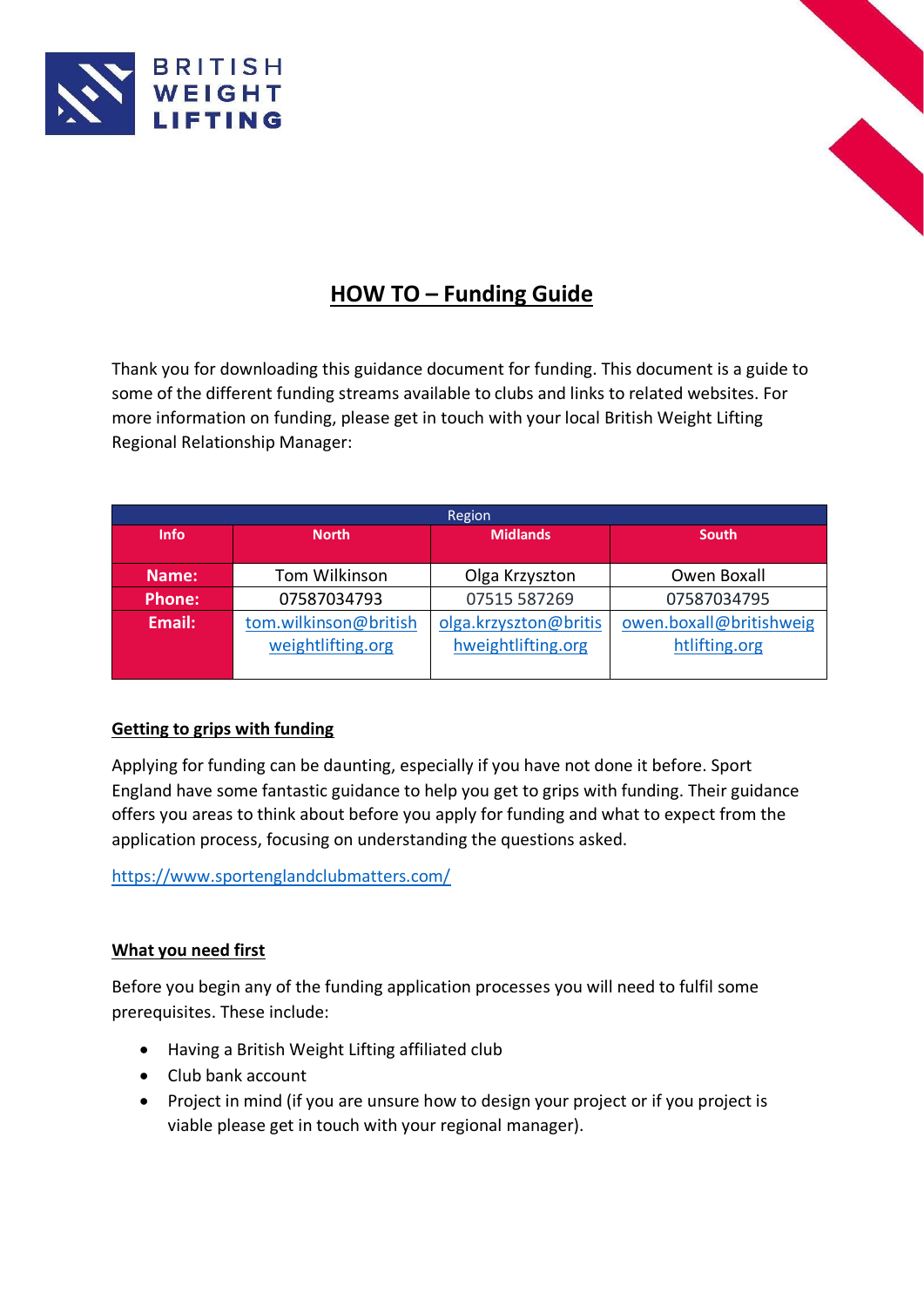## **Types of funding**

There are several different types of funding available to clubs funding a host of different projects from coaching and equipment to building refurbishment and improvements. The following list will give some examples of different funding streams available and where to get in touch. Be aware that some funders will only fund specific projects such as coaching or equipment.

# **Sport England funding**

Satellite club

Asset

Small grant

TASS

# **Weightlifting Funding**

**WLF** 

## **General funding**

Cash4clubs

Variety Club Youth Clubs grants

Sports aid

Greggs foundation

## **Local funding**

Active Partnerships

Borough

Supermarket Funding

## **Crowd funding**

Sponsorise.me

Go Fund Me

Just giving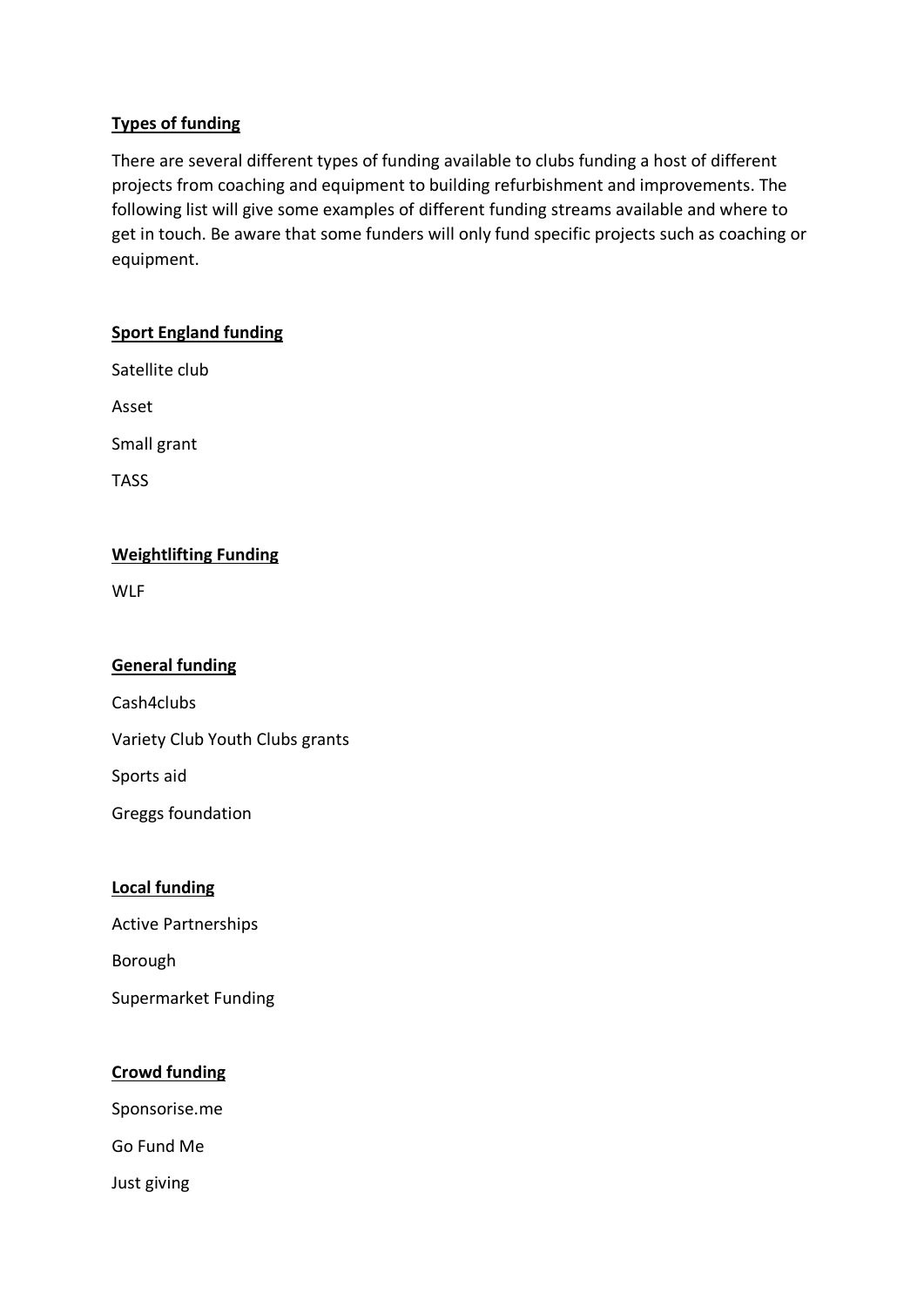# **Sport England Funding:**



# **Small Grants fund**

The Sport England small grants funding stream offers grants from £300 to £10000.

The sport England small grants scheme has been put into place to help support projects that help towards meeting the 'Towards an Active Nation' strategy:

- Get inactive people to become more active
- Develop lasting sporting habits
- Engender more positive attitudes among young people
- Develop more diverse volunteers
- Improve progression and inclusion among the most talented
- Projects working with mixed age groups may still be considered if there is a focus on people aged 14 and over.

The funding success from the small grants scheme is decided not on what you would like to get with the funding, but on what difference you can make with the funding and how it will impact your local community.

There are areas that sport England will not fund, including activities that are already being practised, such as replacing equipment and purchasing fixed items or building works or refurbishments (if you are looking for funding to refurbish an existing building or have fixed equipment the Community Asset fund is available).

For more information please refer to the below link or get in touch with your Regional Relationship Manager.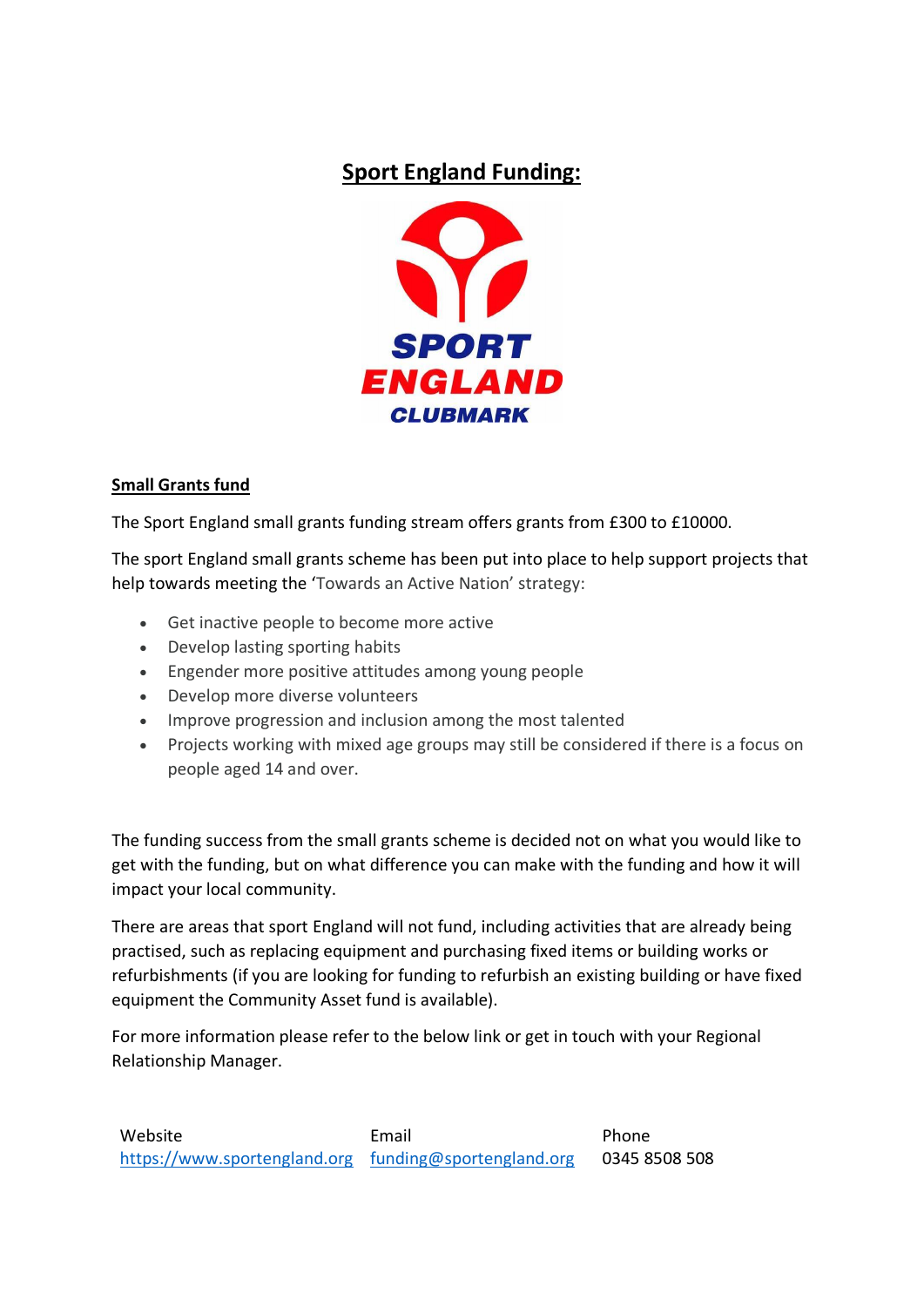# **Community Asset**

The Community Asset fund is a funding stream dedicated to enhancing and making the best use of space in a community.

The community asset fund offers funding of £1000 - £150000 to fixed projects including community buildings or space. Similarly, to the small grant fund, the funding will only be given to those that show a benefit to the community.

For case studies and more information on both the small grants and community asset funding, please see the Sport England website for more information.

| Website                                               | Email | <b>Phone</b>  |
|-------------------------------------------------------|-------|---------------|
| https://www.sportengland.org funding@sportengland.org |       | 0345 8508 508 |

# **Satellite Club Funding**

Once you have your 'Home' club set up, your club can look at applying for this funding. The main aim of this funding is to expand your club into specific areas such as schools, colleges, universities and youth community centres to bring our sport to the forefront. Below is a link to the Sport England Guide to Satellite Clubs:

Website **Email** Phone [https://www.sportengland.org](https://www.sportengland.org/) [funding@sportengland.org](mailto:funding@sportengland.org) 0345 8508 508

## **Talented Athlete Scholarship Scheme – TASS**

''The Talented Athlete Scholarship Scheme (TASS) is a Sport England funded partnership between talented athletes, education institutions and national governing bodies of sport. We work together to bring the best out of our country's most exciting young talent.

TASS helps athletes in education – aged 16-plus – to get the very best from their sporting and academic careers without having to choose between the two.''

Website **Email** Phone <https://www.tass.gov.uk/> [info@tass.gov.uk](mailto:info@tass.gov.uk) 0191 607 8270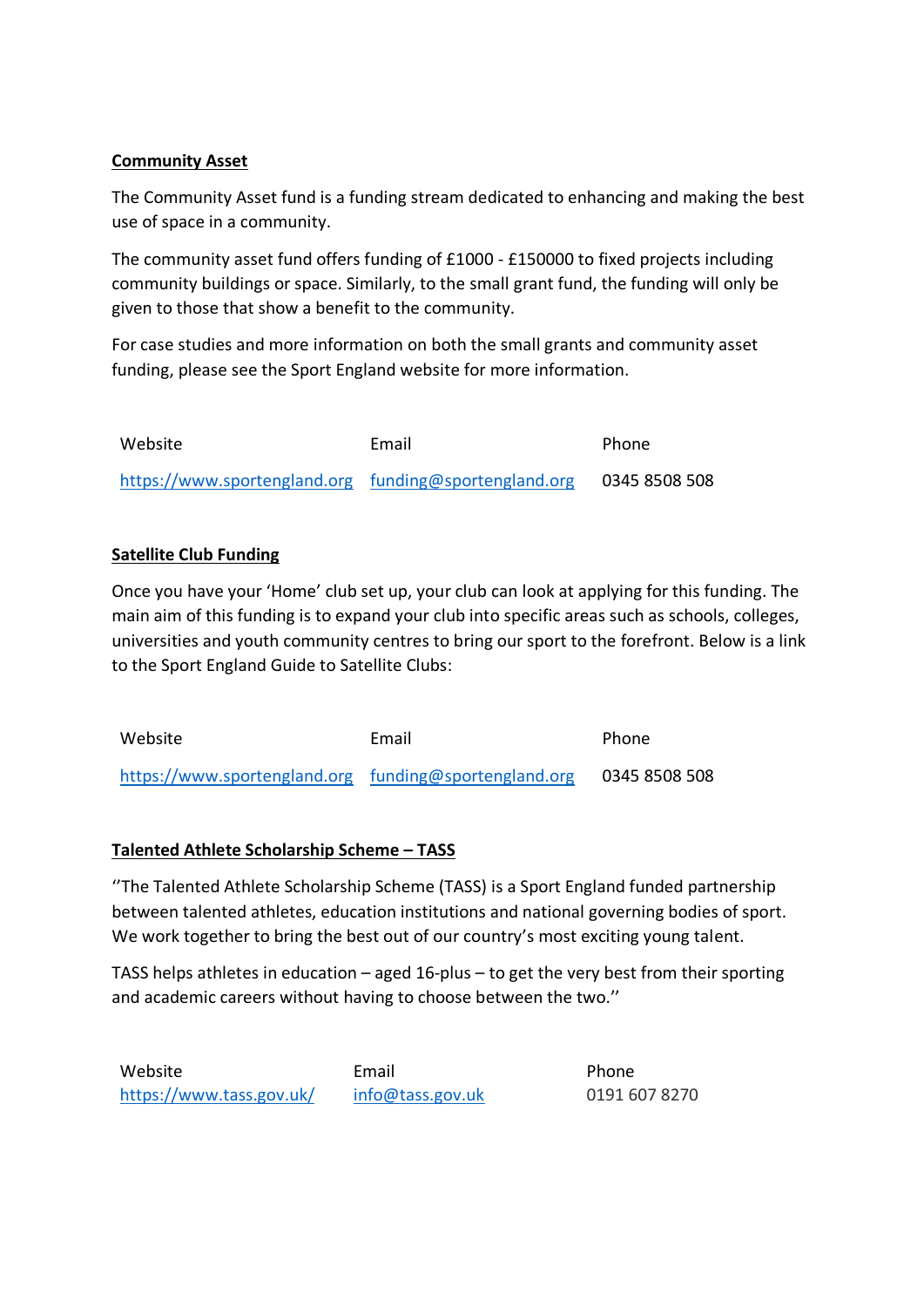# **Weightlifting Funding**



## **Weight Lifting Foundation (WLF)**

BWL recognises the WLF as the official recognised Charity for Weight Lifting designed to help assist Weight Lifting clubs to buy capital equipment, assist clubs to travel to competitions, and recognise the achievements of young lifters by rewarding outstanding performances. The Foundation also supports the promotion and financing of youth competitions and donates and lends essential equipment to Clubs.

### **Funds for Weightlifting**

The WLF offers a financial award of £25 to any young Olympic Weightlifter (under 19 on 1st January of the year of the performance) who makes a personal best in an international IWF/EWF approved competition, or a British Record in a National BWL championship.

The application form can be found at britishweightlifting.org/downloads/WLF-Application-ForPB.PDF.

The WLF also gives grants to BWL registered clubs which have clear plans to develop under 19 (defined as above) Olympic Weightlifters. Typical claims have been for junior barbells, weightlifting shoes and travel sums awarded have varied from £30 to well over £12000 for exceptional projects. Such claims are limited to one in a calendar year.

The application form can be found at britishweightlifting.org/downloads/WLF-Application-For-Funding.pdf

### **Funds for IPC Powerlifting**

The WLSF has a key role in helping and developing the next generation of IPC powerlifters. The WLF offers grants to those clubs and individuals which are in membership of BWL to develop the sport of IPC powerlifting. The grants can be for a variety of things related to the sport. The application form and whom to apply to can be found at <https://britishweightlifting.org/resources/wlf---application-for-club-funding.pdf>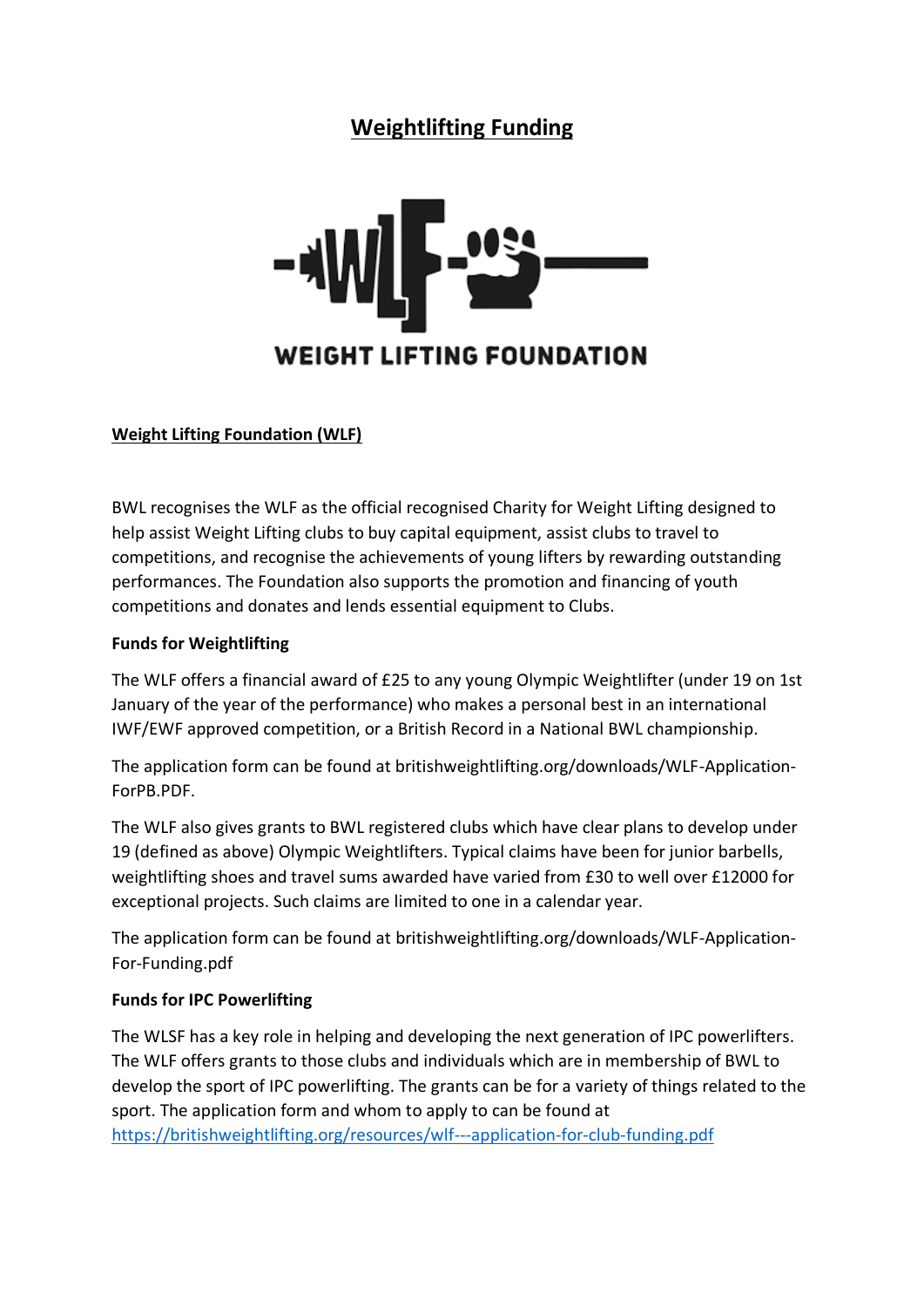The WLSF offers a financial award of £25 to any IPC powerlifter in membership of BWL who makes a personal best in an international IPC competition or a British Record in a National BWL championship. The application form can be found at britishweightlifting.org/downloads/WLF-Application-For-PB.PDF.

Website **Email** Phone [www.weightliftingfoundation.co.uk](http://www.weightliftingfoundation.co.uk/) [weightliftingf1@gmail.com](mailto:weightliftingf1@gmail.com) 01784 456876

## **General Funding**

## **The Greggs Foundation**

The Greggs Foundation have put in place a funding scheme to support any not for profit organisations to enable them to start projects that they would have otherwise been unable to pursue. The Foundation can offer up to £2000 in funding to projects that they believe will have a positive impact.

The foundation meets regularly and have six local charity committees that meet throughout England, Scotland and Wales to review applications.

| Website                                                      | Email | Phone       |
|--------------------------------------------------------------|-------|-------------|
| https://www.greggsfoundation.org.uk/ getintouch@greggs.co.uk |       | 01912127626 |

### **Variety Club Youth Clubs grants**

''It's all too easy for young people to drift into a downward spiral of anti-social behaviour through a combination of boredom, peer pressure and a lack of alternatives.

In a deprived inner-city environment, it can sometimes seem the only option.

So, having somewhere to hang out with friends is vital. Taking part in challenging activities often provides life-changing experiences.''

If you are looking to open your club to the local community and offer a safe space for youths, this link can offer some funding opportunities: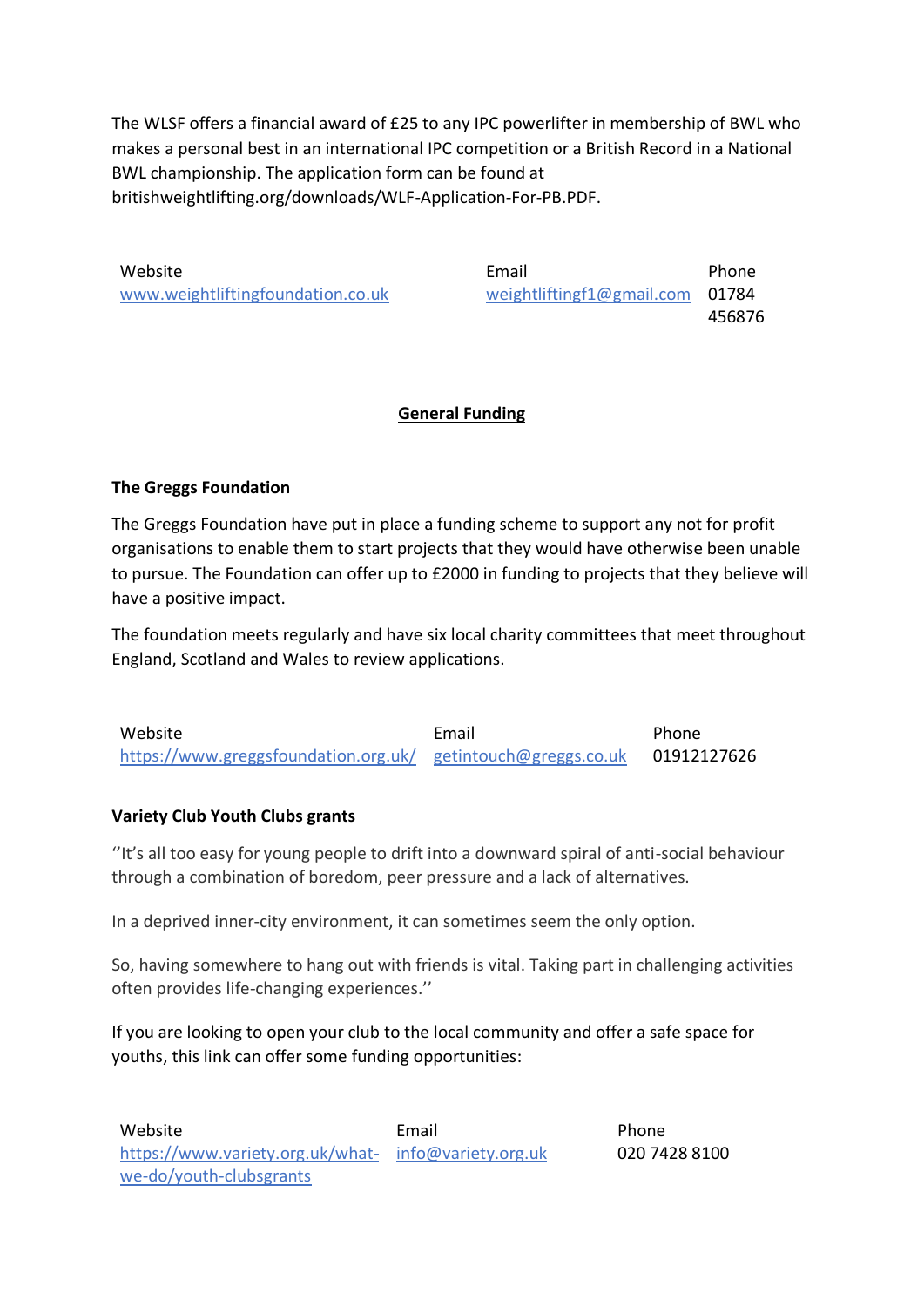## **Cash4Clubs**

Cash4Clubs is a grant scheme that offers funding from £500 to £1000 to sporting schemes/projects for the purchase of equipment, improvement of facilities and educational opportunities including coaching qualifications.

Any sport can apply for the funds if they are currently affiliated to the National Governing Body of the sport

Website **Email** Email Phone [https://cash-4](https://cash-4-clubs.com/about%20%0d9) [clubs.com/about](https://cash-4-clubs.com/about%20%0d9)

Not listed Not Listed

### **Sports aid**

Since 1997, SportsAid has focused on giving awards to athletes from around 50 able-bodied and 25 disability sports. These athletes compete in national squads and the SportsAid Awards, generally worth between £500 and £1,000, help with costs such as travel, training, accommodation, competition fees and equipment.

SportsAid has been put in place to help the most promising British athletes by providing some financial support and development tools to help them develop through the early stages of their sporting career.

Website **Email** Phone <https://www.sportsaid.org.uk/> mail@sportsaid.org.uk 02072731975

# **Local Funding**



#### **Active Partnerships**

''There are 43 Active Partnerships across England who work collaboratively with local partners to create the conditions for an active nation using the power of sport and physical activity to transform lives.''